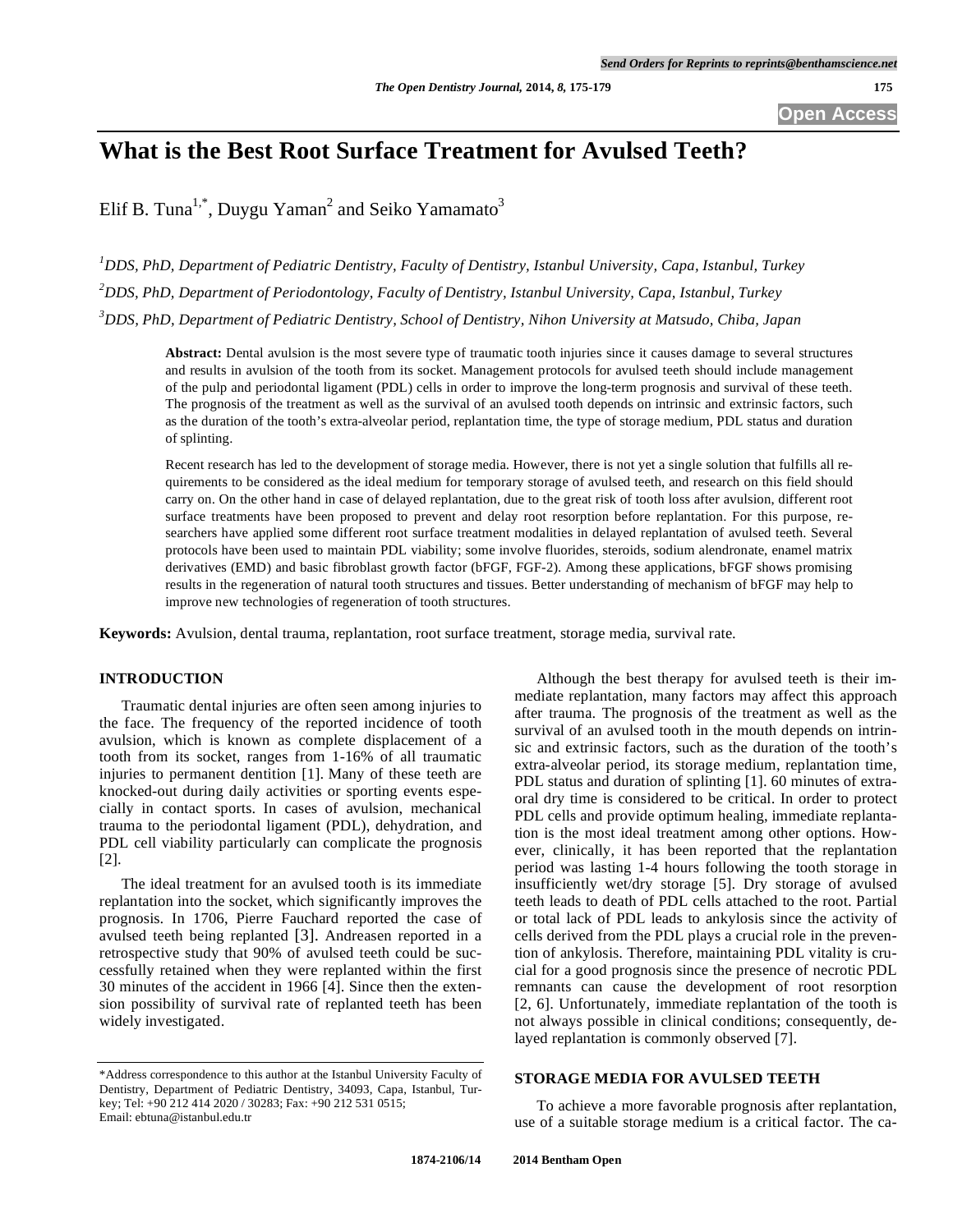pacity of the storage medium to maintain the viability of PDL cells has been considered as more important than the duration of extra-alveolar time [8]. An ideal storage medium is capable of maintaining PDL and pulp cell viability, while presenting clonogenic capacity, antioxidant property, no or minimal microbial contamination, compatible physiological pH and osmolality, high availability, ready accessibility and low cost [8, 9]. Blomlof showed the storing of the PDL cells in a biocompatible medium and offered that the best storage medium was a fluid called Hank's Balanced Solution (HBSS) in 1980 [10]. In 1992, Trope and Freidman showed that extracted dog's teeth could be stored in HBSS for up to 96 hours and still maintain significant vitality [11]. In this study, milk was only able to maintain vitality for two hours. Since then and currently HBSS or chilled milk are considered and their use is recommended by the International Association of Dental Traumatology [12] and the American Academy of Pediatric Dentistry [13] since their environments closely resembles the original socket environment. Normally metabolizing tooth root cells have 280-320 mOs/kg internal cell pressure (osmolality) and 7.4 pH [11]. In order to maintain this normalcy, the environment in which the teeth are stored must supply the optimum osmolality (cell pressure), cell nutrients and pH [10].

Since then, many studies have been conducted to determine the storage solutions that allow the maintenance of cell viability in the longest period for avulsed teeth. These storage media include saliva, water, ice, physiologic saline, Viaspan®, Minimum Essential Medium (MEM), propolis, green tea extract, red mulberry, egg white, coconut water, sports drink and oral rehydration solutions [14]. Some other types of storage liquids have been tested such as soymilk, powdered milk, Enfamil, and contact lens solution. However, all of them have been shown to either be ineffective or damaging to avulsed teeth in varying stages.

As replantation of avulsed teeth occurs more frequently between 1 and 4 h after avulsion, degeneration of cemental PDL fibers that embedded into the cementum is a common event and the presence of necrotic PDL remnants on the root surface stimulates the occurrence of inflammatory root resorption, which is the major cause of loss of replanted teeth [15]. When there is an interrupted blood supply, all of the metabolites (calcium, phosphate, potassium) and glucose that the cells require are needed. Studies have shown that teeth that are protected in a physiologically ideal media can be replanted within 15 minutes to one hour after the accident with good prognosis [16]. In case of delayed replantation, in order to increase survival rate of the avulsed tooth some applications have been recommended before replantation.

# **RECENT DEVELOPMENTS ON ROOT SURFACE MODALITIES IN DELAYED REPLANTATION**

In case of delayed replantation, due to the great risk of tooth loss after avulsion, a variety of adjunctive treatments have been proposed to prevent and delay root resorption before replantation thereby increasing the survival of replanted teeth [17]. Recent research proposed preventing ankylosis by applying to the root surface a medium that favors the regeneration of injured parts of the PDL in delayed replantation of avulsed teeth.

Gulinelli *et al*., immersed teeth into 2% acidulated phosphate sodium fluoride and propolis solutions (15%) following by dry storage for 60 minutes. The authors observed similar external root resorption in the propolis and fluoride groups and did not show differences between the treatment modalities [18]. Selvig *et al*., applied 0.1% stannous fluoride followed by 1% tetracycline and replanted. They found complete absence of inflammatory resorption in 85% of the root surface area compared to 33% in control teeth. The authors concluded that the findings indicate that reducing the strength of the stannous fluoride solution from 1% to 0.1% may result in less persistent inflammation, at the cost, however, of less complete prevention of inflammatory resorption and ankylosis [19]. When zoledronic acid was used in the root surface treatment of late replanted teeth, studies showed that zoledronic acid was capable of limiting the occurrence of root resorption and preserving cementum resorption. However, the authors suggested that further research should be performed to confirm the use of zoledronic acid in root surface treatment of late replanted teeth [20].

Recently, the use of enamel matrix derivatives (EMDs) in periodontal regeneration was shown to support the role played by cementum in periodontal wound healing. Emdogain® (Biora AB, Malmö, Sweden), a commercialized EMD product, was developed for the regeneration of periodontal tissues. Clinically, EMD has been recommended to stimulate periodontal cells to regain normal periodontal apparatus. Emdogain contains an enamel matrix protein extracted from developing porcine embryonic enamel in a sterilized aqueous solution of propylene glycol alginate [21, 22]. The effect of EMD on periodontal healing and root resorption after tooth replantation has been investigated in many preclinical and clinical studies. However, there are controversies with regard to the regenerative role of EMD in replanted teeth.

Araujo *et al*., performed a dog study to assess whether EMD applied to the root surface of extracted teeth or teeth that were previously exposed to root planning can protect the tooth from ankylosis following replantation. Following the application, the samples were prepared for histological and morphometric assessments. They observed that healing of a replanted root deprived of vital cementoblasts was characterized by processes that included root resorption, ankylosis and new attachment formation. Furthermore, when an EMD applied to the root surface, an enhanced formation of cementum—either cellular or acellular—with large numbers of inserting collagen fibers occurred [22].

However some other researchers reported that EMD showed a higher incidence of healed PDL. In another dog study, Iqbal and Bamaas assessed the effect of EMD on periodontal healing in teeth replanted after 15, 30 and 60 minutes of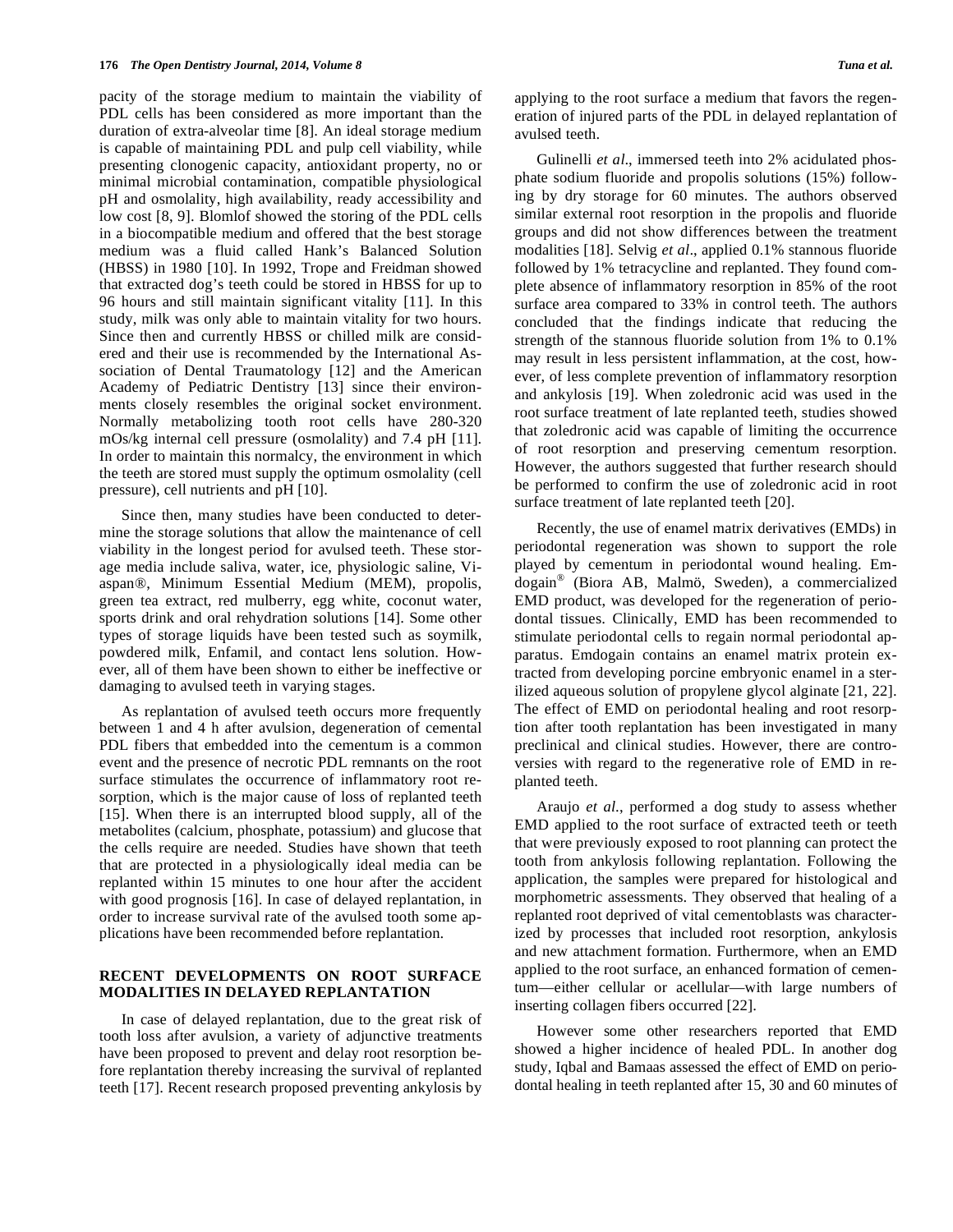dry storage. This animal study reported a lower incidence of replacement resorption in dog teeth when EMD was applied to the root surface prior to replantation, compared with teeth not pre-treated before replantation. They showed that EMD significantly decreased replacement root resorption, while it promoted normal periodontal healing. [23].

EMD was shown to promote periodontal healing during replantation in some studies, whereas in other studies EMD did not prevent root resorption. Based on the results of a meta-analysis study conducted by Kim and Ryu, it can be concluded that the treatment of EMD before replantation may be effective in enhancing normal healing and reducing inflammatory and replacement root resorption in the presence of PDL (extraoral time is up to 60 minutes or less). However, in the absence of PDL (extraoral time  $> 60$  minutes) no definite conclusion could be drawn with regard to the effect of EMD on periodontal healing and root resorption due to heterogeneity of the included studies [17].

Lately, topical application of basic fibroblast growth factor (bFGF or FGF-2) has been shown to regenerate the natural periodontium in association with the replantation of traumatically avulsed teeth. Cell differentiation is required to produce the necessary supporting structures in cases of tooth transplantation and periodontal regeneration to replace missing tissues and structures, such as PDL and bone [24]. bFGF presents in the ectomesenchyme during the early embryonic stage plays an important role in periodontal regeneration by causing angiogenesis, chemotaxis and the proliferation of undifferentiated ectodermal cells in PDL [25].

Various protocols have been proposed for the prevention of tooth loss due to resorption, ankylosis or inflammation occurring after replantation of an avulsed tooth. In the case of ankylosis, bone and fibrovascular tissue replacement is observed in the area of resorption. Dentin and bone are in direct contact, and extraction of the tooth is generally the only surgical option. Diverse evidence clearly indicates that the local application of recombinant bFGF stimulates bone formation at the applied site, enhances endothelial cell proliferation and diffusion preventing ankylosis [26].

Sritanai *et al.,* evaluated the effect of bFGF on root resorption after delayed auto transplantation in dogs and found replanted teeth following bFGF application yielded formation of new periodontal ligament-like tissues with inserting collagen fibers, associated cementum, and bone. The occurrence of replacement resorption in the bFGF treated group was significantly lower than in the control group. They concluded that topical application of bFGF reduced the occurrence of ankylosis and root resorption after delayed auto transplantation [27]. Furthermore, other researchers reported that the replantation of teeth in monkeys in sockets filled with bFGF, with or without fibrin glue, showed higher occurrence of healing in the bFGF/fibrin glue group. The topical application of bFGF also stimulates multi-potential mesenchymal cells within the PDL, thereby inducing differentiation into—and the subsequent regeneration of—the desired periodontal tissue. They suggested that topical application of bFGF with fibrin glue showed an insignificantly higher occurrence of complete healing in delayed-replanted monkey teeth [28].

bFGF supports periodontal regeneration by stimulating periodontal ligament cell proliferation and enabling healing. Several studies have shown that bFGF had a stimulating effect on osteoblastic cell proliferation and growth [29]. bFGF plays a role together with other FGFs during dentin and enamel differentiation and proliferation.

The avulsed tooth should be stored in storage media until replanted. Further, conditioning the surface of the tooth with the appropriate agent can increase the chances of functional healing. PDL vitality is the primary factor in the prevention of ankylosis in cases of dental avulsion. For a successful tooth transplantation, cellular vitality and function in the PDL and cementum must be preserved. Katayama *et al.* have proposed tooth transplantation associated with a proliferating tissue rich in bFGF for the preservation of cellular function and tooth nourishment, thereby preventing ankylosis and root resorption [26]. bFGF enhances endothelial cells proliferation and diffusion and hereby preventing ankylosis.

Tuna *et al.* recently evaluated the effects of bFGF and EMD on root resorption in dogs' teeth during delayed replantation by histopathologic examination and morphometric assessment. Non-carious and closed apex maxillary incisor and mandibular first premolar teeth were atraumatically extracted to simulate dental avulsion. Extracted teeth were immersed in bovine milk at room temperature for either 45 or 60 min. Following storage, sockets were washed and teeth treated with either  $200 \mu g$  of bFGF (human recombinant bFGF, Wako**,** Osaka, Japan) diluted with 5 mL sterile purified water or 0.1 mL of EMD gel (Emdogain®, Straumann, Basel, Switzerland) dispensed from a blunt needle syringe onto the root surface. After extraction, teeth were divided into six groups with three teeth each with different combinations of extra-alveolar periods and treatments. The histopathologic, morphometric assessments and Micro CT (Computerized tomography) examination were made 8 weeks after surgery. The percentage of each histological classification for each root and treatment group was calculated statistically. In this study, the most promising results in all experimental groups occurred in those in which the root surfaces were treated with bFGF. The histopathological differences observed in this study between the storage durations and treatments indicate that the use of bFGF favored the formation of regenerative periodontal tissue in tooth replantation. Besides, the incidence of ankylosis decreased, and most importantly the root was protected from replacement resorption in all specimens of teeth treated. On the other hand, the highest average root resorption occured in the EMD-treated groups in both radiographic and histomorphometric analyses. In this study, treatment with EMD gel did not seem to influence the periodontal healing of the replanted teeth. The application of EMD on the root surface appeared to have limited inductive effect on the remaining PDL cells, although this might change if the local environment on the root surface can be changed [30].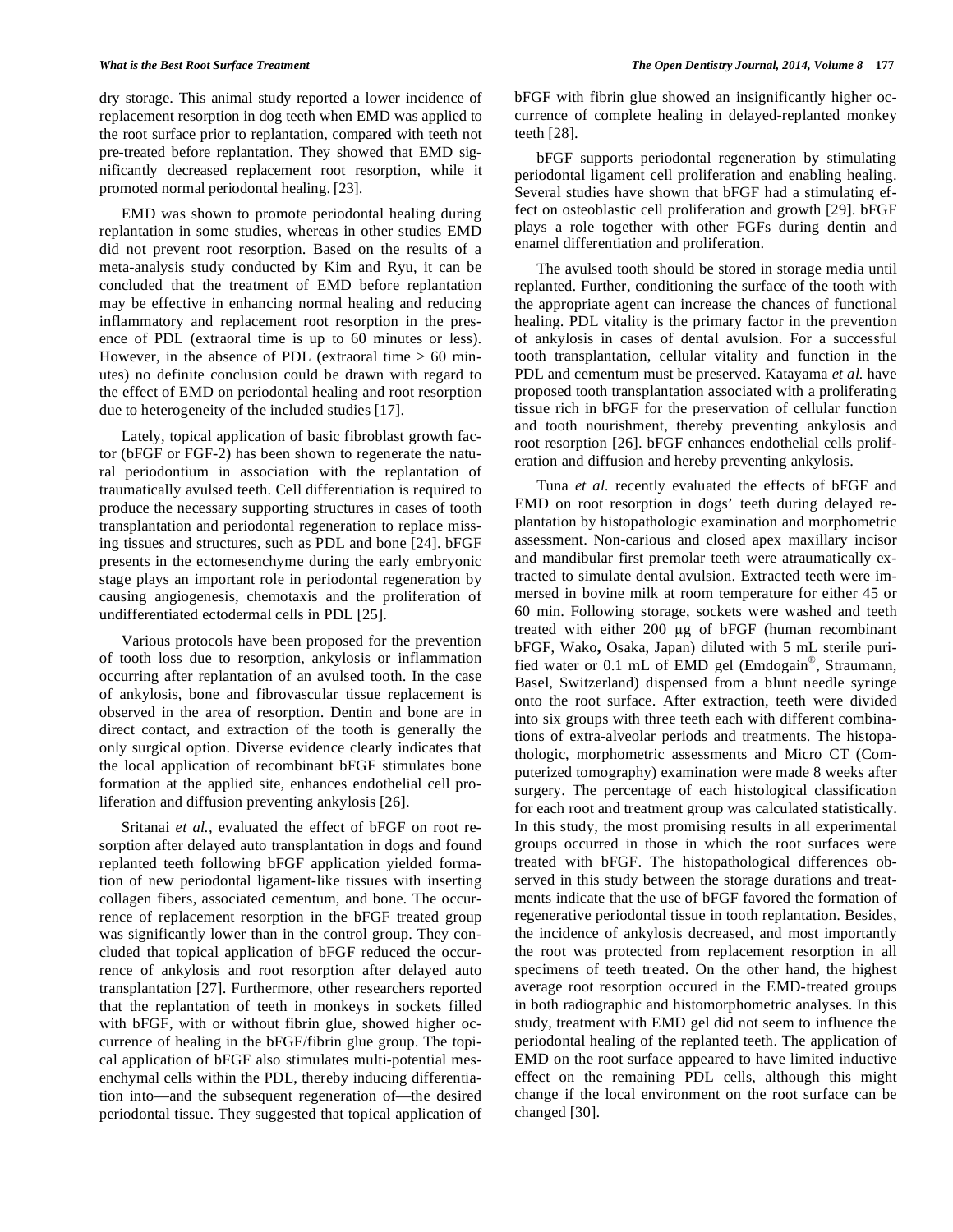## **CONCLUSION**

The benefit of tooth replantation especially in growing children and adolescents is mainly the time gained to establish an optimal permanent treatment plan, preservation of the width of the alveolar bone contour and contributes to future prosthetic treatment planning. In the worst-case scenario, even if the replanted tooth is extracted later, the improved alveolar development will provide better options for future prosthetic restoration.

Individuals suffering from craniofacial trauma involving tooth avulsion usually receive their first aid treatment in the hospital's emergency service or general practitioner office. Therefore, in most situations, important factors for the success of replantation cannot be controlled. Studies have shown that this scenario can be improved significantly with educational campaigns on dento-alveloar trauma and storage media directed to lay people and non-dental health professionals, especially those working in emergency assistance services [17].

As a treatment option, replantation restores occlusal function and esthetics shortly after injury. In cases of delayed replantation, in order to increase survival rate of the avulsed tooth some applications have been recommended before replantation. Among them basic fibroblastic growth factor (bFGF, FGF-2) shows promising results in the regeneration of natural tooth structures and tissues. A thorough understanding of this molecule in terms of its potential and functions may open up new horizons for medical science and new hopes for patients [31]. Future developments in tissue engineering might facilitate improved periodontal regeneration and may provide a new perspective on the treatment of delayed replanted teeth.

### **CONFLICT OF INTEREST**

The authors confirm that this article content has no conflict of interest.

## **ACKNOWLEDGEMENTS**

Declared none.

#### **REFERENCES**

- [1] Casaroto AR, Hidalgo MM, Sell AM, *et al*. Study of the effectiveness of propolis extract as a storage medium for avulsed teeth. Dent Traumatol 2010; 26(4): 323-31.
- [2] Seshima F, Ota M, Kinumatsu T, Shibukawa Y, Yamada S. Effect of recombinant basic fibroblast growth factor on reimplanted teeth in beagle dogs. Oral Surg Oral Med Oral Pathol Oral Radiol Endod 2010; 109(1): 142-8.
- [3] Fauchard P. Le Chirurgien dentist outrait edes'dents. Paris: Chez Pierre-Jean Mariette 1746.
- [4] Andreasen JO, Hiorting-Hansen-E. Replantation of teeth: I. Radiographic and clinical study of 110 human teeth replanted after accidental loss. Acta Odontol Scand 1966; 24: 263-86.
- [5] Panzarini SR, Gulinelli JL, Poi WR, Sonoda CK, Pedrini D, Brandini DA. Treatment of root surface in delayed tooth replantation: a review of literature. Dent Traumatol 2008; 24(3): 277-82.
- [6] Ivanovski S, Haase HR, Bartold PM. Isolation and characterization of fibroblasts derived from regenerating human periodontal defects. Arch Oral Biol 2001; 46(8): 679-88.
- [7] Andersson L, Bodin I. Avulsed human teeth replanted within 15 minutes–a long-term clinical follow-up study. Endod Dent Traumatol 1990; 6: 37-42.
- [8] Gopikrishna V, Baweja PS, Venkateshbabu N, Thomas T, Kandaswamy D. Comparison of coconut water, propolis, HBSS, and milk on PDL cell survival. J Endod 2008; 34: 587-9.
- [9] Thomas T, Gopikrishna V, Kandaswamy D. Comparative evaluation of maintenance of cell viability of an experimental transport media "coconut water" with Hank's balanced salt solution and milk, for transportation of an avulsed tooth: an *in vitro* cell culture study. J Conserv Dent 2008; 11: 22-2.
- [10] Blomlof L. Milk and saliva as possible storage media for traumatically exarticulated teeth prior to replantation. Swed Dent J 1981; [suppl 8]: 1-25.
- [11] Trope M, Freidman S. Periodontal healing of replanted dog's teeth stored in ViaSpan, milk, Hank's balanced salt solution. Endo Dent Traumatol 1992; 8: 183-8.
- [12] Flores MT, Andersson L, Andreasen JO, *et al.* International Association of Dental Traumatology. Guidelines for the management of traumatic dental injuries. II. Avulsion of permanent teeth. Dent Traumatol 2007; 23: 130-6.
- [13] American Academy of Pediatric Dentistry. Available from: http://www.aapd.org/media /Policies\_Guidelines/G\_trauma.pdf . Accessed date: 12. 02.2014.
- [14] Poi WR, Sonoda CK, Martins CM, *et al.* Storage media for avulsed teeth: a literature review. Braz Dent J 2013; 24(5): 437-45.
- [15] Andreasen JO. Effect of extra-alveolar period and storage media upon periodontal and pulp healing after replantation of mature permanent incisors in monkeys. Int J Oral Surg 1981; 10: 43-53.
- [16] Andreasen JO. Etiology and pathogenesis of traumatic dental injuries. Scand J Dent Res 1970; 78: 329.
- [17] Kim SG, Ryu SI. Enamel matrix derivative for replanted teeth in animal models: a systematic review and meta-analysis. Restor Dent Endod 2013; 38(4): 194-203.
- [18] Gulinelli JL, Panzarini SR, Fattah CM, *et al.* Effect of root surface treatment with propolis and fluoride in delayed tooth replantation in rats. Dent Traumatol 2008; 24(6): 651-7.
- [19] Selvig KA, Bjorvatn K, Bogle GC, Wikesjö UM. Effect of stannous fluoride and tetracycline on periodontal repair after delayed tooth replantation in dogs. Scand J Dent Res 1992; 100(4): 200-3.
- [20] Mori GG, Janjacomo DM, Nunes DC, Castilho LR. Effect of zoledronic acid used in the root surface treatment of late replanted teeth: a study in rats. Braz Dent J 2010; 21(5): 452-7.
- [21] Heiji L, Heden G, Svardstrom G, Ostgren A. Enamel matrix derivative (Emdogain) in the treatment of intrabony periodontal defects. J Clin Periodontol 1997; 24: 705-14.
- [22] Araújo M, Hayacibara R, Sonohara M, Cardaropoli G, Lindhe J. Effect of enamel matrix proteins (Emdogain') on healing after reimplantation of "periodontally compromised" roots: an experimental study in the dog. J Clin Periodontol 2003; 30(10): 855-61.
- [23] Iqbal MK, Bamaas N. Effect of enamel matrix derivative (EM-DOGAIN) upon periodontal healing after replantation of permanent incisors in beagle dogs. Dent Traumatol 2001; 17(1): 36-45.
- [24] Rifkin DB, Moscatelli D. Recent developments in the cell biology of basic fibroblast growth factor. J Cell Biol 1989; 109: 1-6.
- [25] Seshima F, Ota M, Kinumatsu T, Shibukawa Y, Yamada S. Effect of recombinant basic fibroblast growth factor on reimplanted teeth in beagle dogs. Oral Surg Oral Med Oral Pathol Oral Radiol Endod 2010; 109: 142-8.
- [26] Katayama A, Ota M, Sugito H, Shibukawa Y, Yamada S. Effect of proliferating tissue on transplanted teeth in dogs. Oral Surg Oral Med Oral Pathol Oral Radiol Endod 2006; 101: e110-8.
- [27] Shiratani S, Ota M, Fujita T, Seshima F, Yamada S, Saito A. Effect of basic fibroblast growth factor on root resorption after delayed auto transplantation of tooth in dogs. Oral Surg Oral Med Oral Pathol Oral Radiol 2012; 114(2): e14-21.
- [28] Sae-Lim V, Ong WY, Li Z, Neo J. The effect of basic fibroblast growth factor on delayed-replanted monkey teeth. J Periodontol 2004; 75(12): 1570-8.
- [29] Sugimoto S, Ota M, Shibukava Y, Yamada S. Formation of new periodontal ligament around transplanted teeth with proliferating